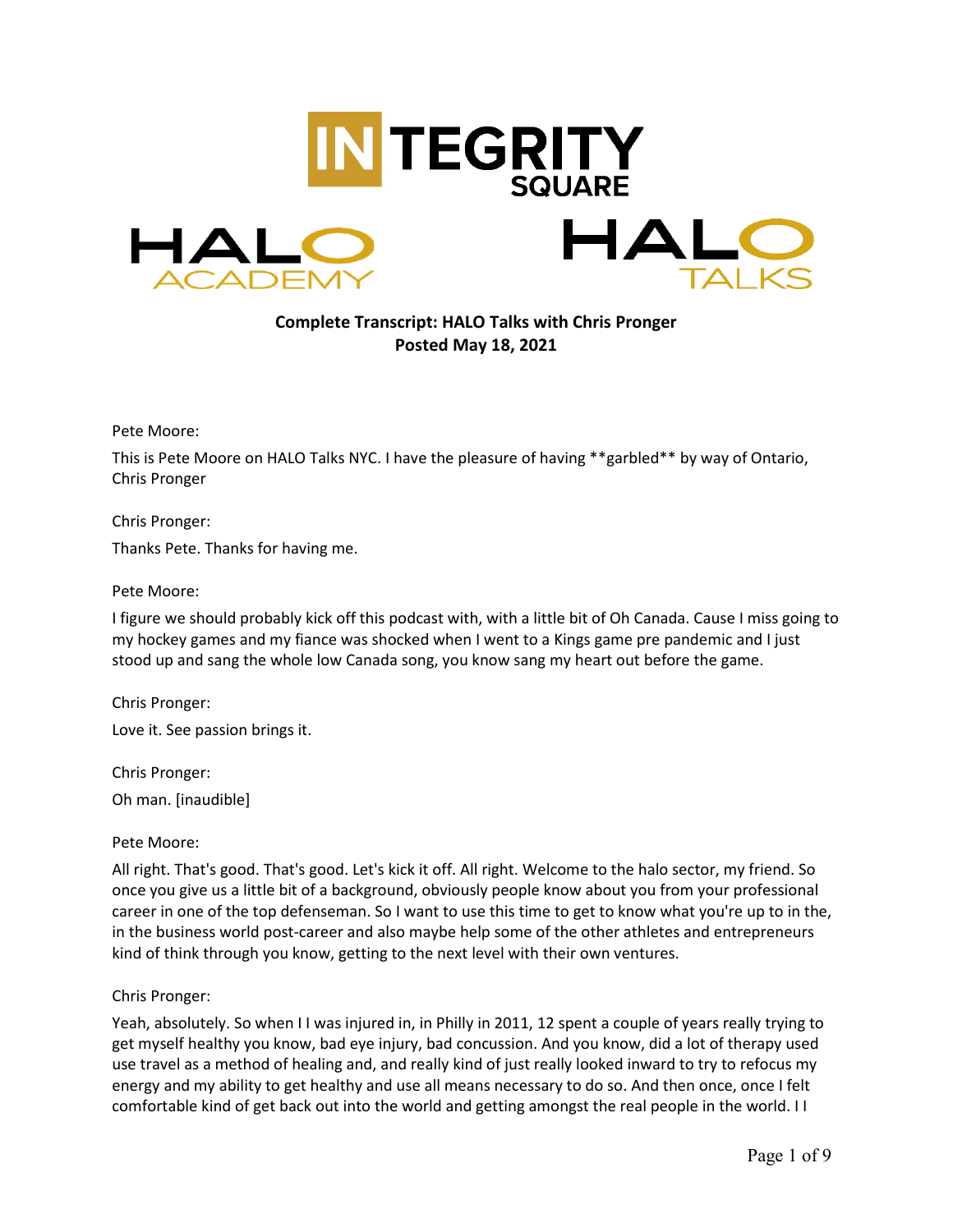started working with the NHL in the department of player safety did that for three years. And then most recently was a senior advisor to the GM and president of hockey operations with the Florida Panthers they'll town.

# Chris Pronger:

And, and all the while while I was in Florida, my wife had started a travel business while inspired travels, which has been a passion project from her on her end for really, since she was six years old. And so as you know, the Genesis of that was she she was six years old and her dad was diagnosed with stage four. Colon cancer was given a 10% chance to live. And with that, he looked at his wife and the kids and said, I want to see the world with the family for as long as I'm on earth. And, and that first summer, when they got out of school, they went over to Europe and traveled all around Europe and she got to see him of life and passion and joy and happiness. And, and from a little six years, six year old's eyes really got to see the healing powers of travel and what it could do for you.

# Chris Pronger:

And you know, they went back home. He was getting pounded with chemo and radiation and, and, and was a shell of himself really, and all the while planning that next trip over to Asia. And, and she's a firm believer that he chose Asia because he wanted to marry Eastern medicine and Western medicine and, and learn more about holistic healing methods learn more about acupuncture and transcendental meditation and the hallmarks of, of Eastern medicine and kind of marry the two. And he, you know, they went over to Asia, they, the kids and my mother-in-law would go over and, you know, they were doing all the touristy things, checking out the great wall of China and all the different sites. And he was immersing himself with a medicine man off in the jungle for two or three weeks at a time, learning about all this stuff.

## Chris Pronger:

And they got home all the while using that as a, as an outlet in a way to really you know, prolong his life. And, and hopefully in, in his eyes wait for Western medicine to catch up and allow an opportunity for, for hopefully a radical surgery, which did come along and, and save this life really two years later was given a clean bill of health cancer-free and never had another issue with cancer again in his life. So from a very young age, he got to see the healing powers of travel and the mind body spirit, and what it can do for you. And that really left an indelible Mark on her. And, and so they continue to travel when we got together, we started to travel and then when I was hurting Philly at the same time really, you know, it was really starting to form on her head and really starting to, to kind of take shape.

## Chris Pronger:

Social media had taken off and she had a little private account, and we had a lot of friends teammates, other athletes you know, business owners, wives, girlfriends, et cetera. And, you know, they were following her and she was posting her trout, our travels on, on the account. And she was getting hit up 20, 30 times, like, Hey, you know, there's that trust factor? There's that understanding that we know what they're going through. We know what they're dealing with. And, you know, she started setting them up, helping them out, doing all this stuff. And, you know, the light bulb moment of, Hey, there's something to this. But at the same time, we had three young kids at home. I got hurt. Her mother had breast cancer. Dad had a debilitating stroke. So from a timing perspective, it just wasn't right. And then you know, a little over three years ago, our oldest got his license started driving.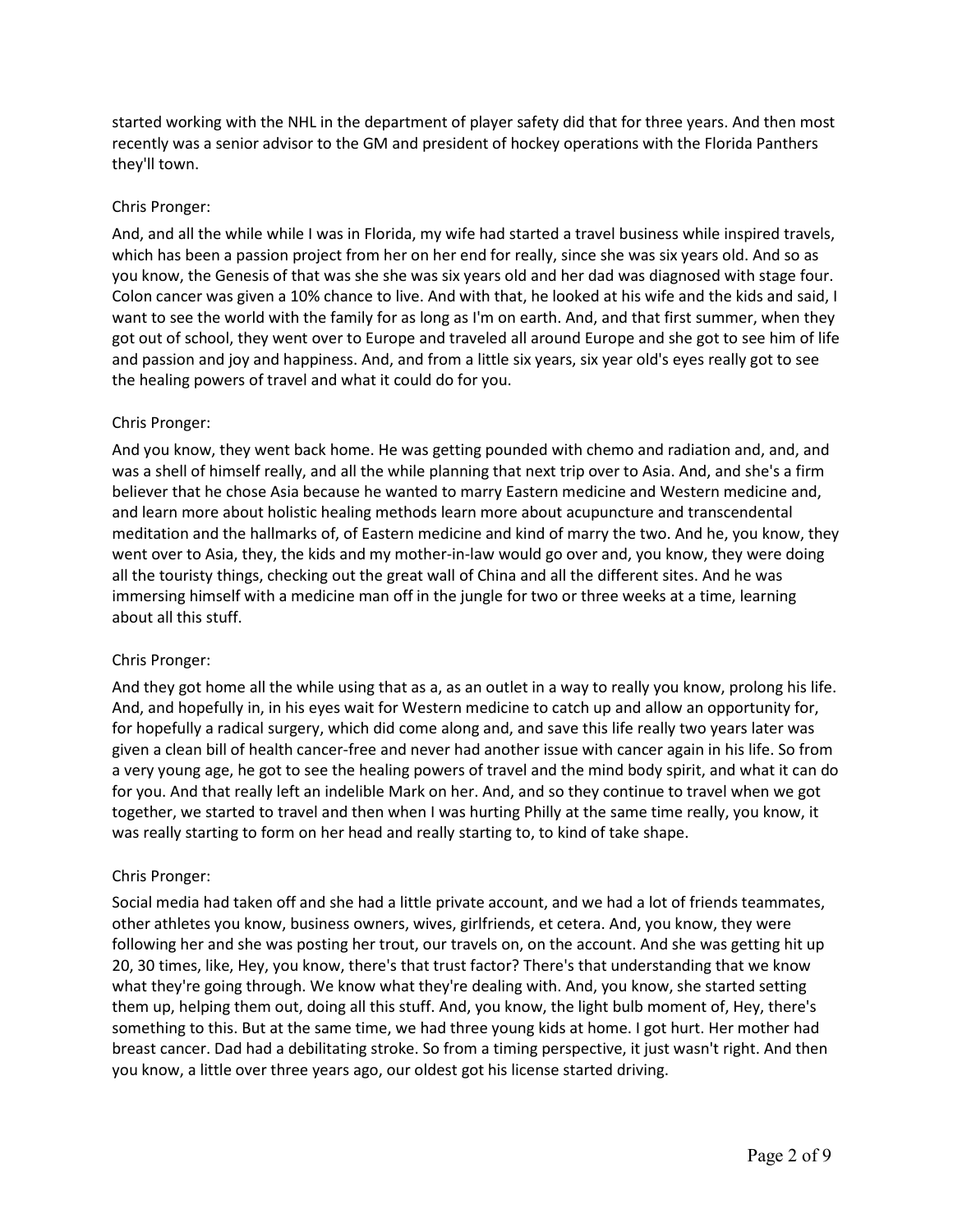## Chris Pronger:

And, and, you know, when that happens, as you know, a lot of the pressure, as far as carpooling and things like that are relieved. And then you started looking bigger picture and seeing what's coming down the road, going off to school, and obviously kids leaving the nest and whatnot, you know, and she's been, you know, really kind of thinking deeper about this business you know, obviously much longer and came to me and said, I want to start this and, and, and really want to help people understand what travel can do for them understand the, the healing powers and how it really can kind of take your personal life and professional life to that next level. And start helping her with the business side while I was working with the Panthers and started helping her, you know, network and connect with people a little bit more.

# Chris Pronger:

And you know, I've always had a passion for travel as well and, and like event planning and like seeing the happiness and joys that a great trip, a great golf trip, fishing trip you know, what have you can do for people. And you know, join joined forces with her two, two and a half years ago. And we kind of rejiggered the business plan and, and kind of who we were targeting which are athletes, entertainers, Clevel executives, business owners, sign net worth family offices. And, and as I just mentioned, the reason for that is that's who we know, that's what we know from the demands on their time, the pressures of the job, the fame, the fortune stress on home life, pressure on kids. We have a unique ability to understand what they're going through, what they're dealing with.

# Chris Pronger:

You know, our business is really predicated on relationships and understanding who they are. No two people are alike. You know, we, we certainly understand that from, from our family and our dynamic and, you know, we're real people. We, we want to get to know our clients and, and really kind of dig into what's going on in their lives so that we can help curate and, and steer them towards the right experiences for their, for their, for themselves, for their families for their businesses and, and make sure that they're getting full value for for what they're trying to do and what experiences they're trying to get out of life. So,

## Pete Moore:

So when you when someone comes to you and let's say I'm a, I'm a professional player are you trying to diagnose kind of what I need, like, you know, I, I basically am telling you here, here's kind of where I'm at either mentally, psychologically and you're kind of prescribing what I think this city and this spot is gonna, you know, help you towards your objectives, or do, do you have, you know, 30 or 40 places that you and your wife have been to say, look, that we've actually been to these locations. I could actually tell you kind of what the DNA of it is and, and, and, and match those up, or is it like highly curated? How do you guys think about the map?

# Chris Pronger:

Yeah, it's, it's highly curated. It's, it's, you know, I think initially it's not diagnosing initially it's listening and, and really kind of building a profile and, and building out some information so that we understand what you're dealing with, what you're going through where you are in your career life cycle, where you are and your family cycle, where you are, and, you know, all the different metrics that we track. And we really want to kind of get to know where you're at, so that we can then understand the landmines and pitfalls and forks in the road that you're gonna encounter. You know, I think we've, we've lived a very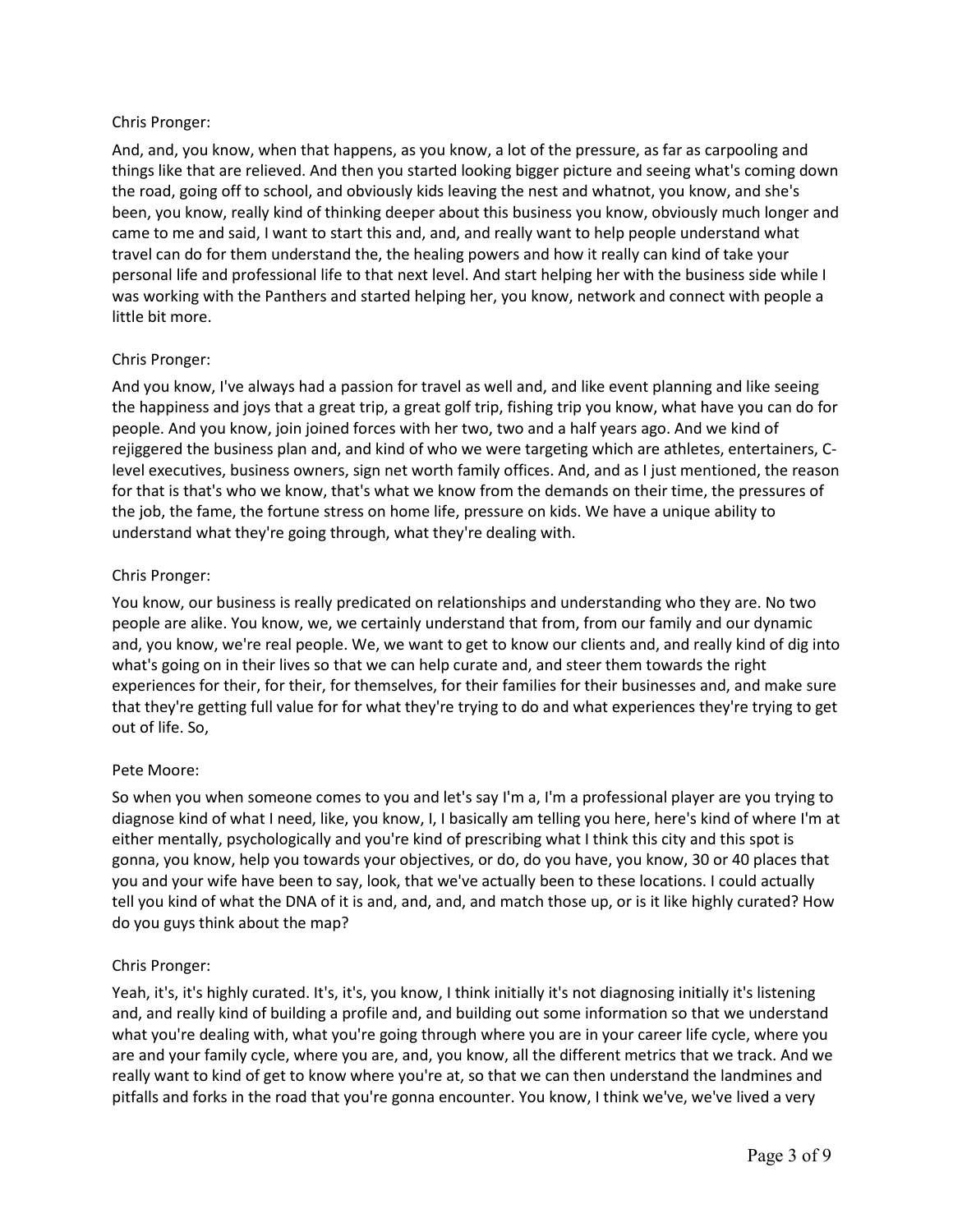storied life thus far, and, you know, we're very open about our journey and our path and our struggles, our successes that we've had over over the course of our marriage, our lives. And, and certainly, I think people appreciate that and understand we don't have the Instagram filter on where our life is perfect and, you know, there's no issues. And you know, all of a sudden something happens. You're like, Oh my God, I didn't know that they didn't ever post any bad stuff on there. So

Pete Moore:

Yeah,

## Chris Pronger:

Yeah, exactly. You know, we're very real about who we are. And, and I think knowing what we know about what people are dealing with you know, maybe 46, but I feel like I'm 80 at times with everything I've been through in my life and career and, and everything outside of it. So you know, I think we have a unique ability to understand where people are at what they need and then it's through conversation and, and, and really kind of peeling back the onion layer, you know, and that takes time to form that trust. We're, we're, you know, I think the hallmark of our business and, and core value, number one for us is privacy and discretion. We don't name drop. We don't talk about clients. We don't promote who our clients are. You know, we're very understated in that regard. We like to keep you know, as I would, when I was playing, I was very private, very discreet, very kind of under the radar.

# Chris Pronger:

I didn't like people knowing where I was going, what I was doing you know, that's your private time, your family time, you know, you want to kind of be able to get out of the limelight, get out of the, out of the picture, so to speak. So you can relax and decompress and, and kind of re re-energize yourself and refocus yourself for whether it's a new fiscal year or a new calendar year, a new season, whatever the case may be. You want to be able to, you know, recharge the batteries and, and be able to come out to a hundred, a hundred percent each and every time you're out.

## Pete Moore:

So, so there's definitely an analogy of what's going on in the health and fitness industry right now, where there's this push towards digital, and everything's going to be curated for you through an algorithm. And at the end of the day, we believe that the personal trainer, the group exercise instructor, that, that health club, that localization and that personal relationship is not going away. Even though people writing articles saying, Oh, the health club industry is going to be like the arcade industry. And when you take a look at what you and your wife are doing, you know, you're basically saying, Hey, look, you could go on TripAdvisor and you could like drag and drop your, your itinerary, but you kinda gonna get what, you know, it's like, you know, if you want to, self-serve something that you don't know what you're serving yourself. You might actually want some personalization in a relationship. So do you see, like you had a level of technology is kind of like, yeah, it's a nice to have, but it's actually like, there's reasons humans exist. And like, we should leverage our skill sets, you know, and not just push it up. Right. So what, what's your thoughts on that? A little counter-intuitive like, Hey, what kind of business you're building?

## Chris Pronger:

Yeah, no, there's, there's a lot, you know, from an analytical standpoint, there certainly are all kinds of different companies and ways to do it. And some people want to do things on their own. And, and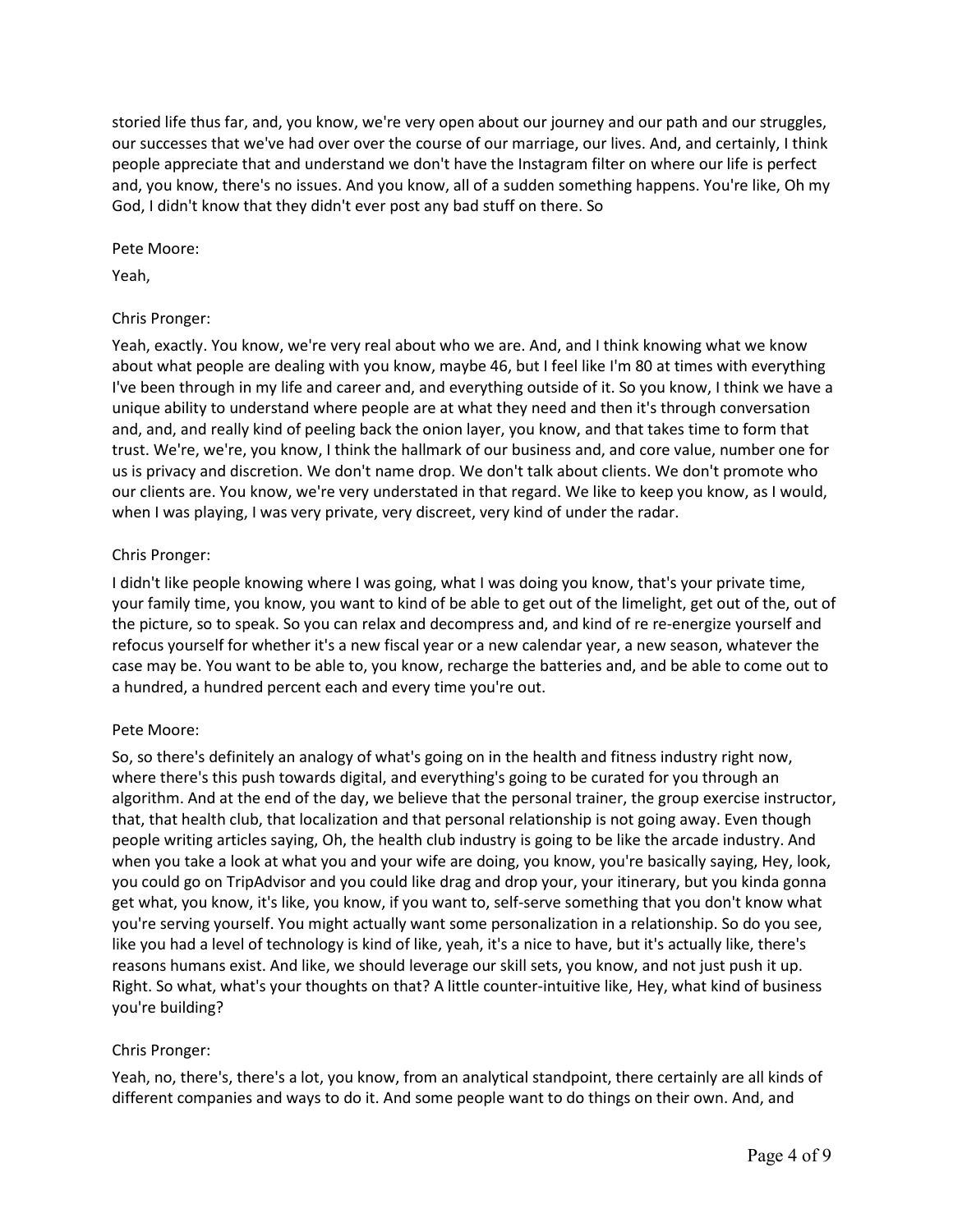they're, you know, they're, they're interested in curating their own travel and, and, you know, we're, we're a resource, we're a service that a, you know, a higher end service, a luxury service that allows us to kind of, really, as I mentioned earlier, peel back the onion layer gets in, get to know you on a more personal level, understand what you're doing, what, what your expectations are what you want to get out of your family life, your person, you know, your private life, your professional life and really kind of curate and manage that so that as you learn about a new culture, and you're looking at the drag and drop scheme screen, as you say on TripAdvisor there's 50 different properties that you can choose from, how are you going to know which one's going to be the right fit? And do you really want to spend two hours or four hours scrolling through all that information and scrolling through all those sites and trying to figure out, and then ultimately waste all that time and choose around property.

### Pete Moore:

Yeah. And also, I also think like the anxiety of like, when you get on the plane until you actually get to the location to find out if it looks like it actually looks like in the picture, like, that's, that's gotta be worth like at least a couple of hundred bucks an hour of anxiety. Yeah.

### Pete Moore:

So would you think about the business that you're, that you're running now w with your wife and you think about back to your career and everything was about, you know, what are we doing this season? And Dave and I are finished up a book now where we're trying to do analogies between like the sports world and the business world. So D w when you approach, like, you know, 20, 21, obviously we've got a big hiccup here with, with COVID and I think in a year we'll, you know, we'll say, okay, we've been there, done that, you know, w we made it through what do you take away from some of your, you know, core elements of who you are as, as an athlete and turn that into what you're doing as a, as an executive of a, of a business.

## Chris Pronger:

Yeah. I think, you know, being in the pandemic and being in high stress situations, I think it, it really, I wasn't stressed out. I wasn't worried about it. You know, I think you know, being able to withstand this the current times, if you will allowed us the ability to actually invest more in our company, invest in our, in our staff, invest in making sure we were training properly and, and of, you know, really kind of digging into what, how we can best serve our clients. And it really gave us an opportunity to hire some, some fantastic people who who are going to help make our company great. And, you know, I think we're all invested in, in helping those clients that have given us the ability to, to kind of steer them in the right direction and, and curate and create amazing experiences for them and their families, their businesses.

#### Chris Pronger:

And I think really when you, when you, when I look at 20, 20, 20, 21, I really just looked at this, the performance sheets and, and kind of moved it over and then actually added a little more based on the feedback that we're getting from, from clients and prospective clients and where their heads are at visa-vis travel and, and what they're looking to do as one client said, and every time I say it, everybody goes, Ooh, that makes sense. There's going to be a lot of revenge travel, a lot of off people that have been stuck at home,

Pete Moore: Not able to travel. And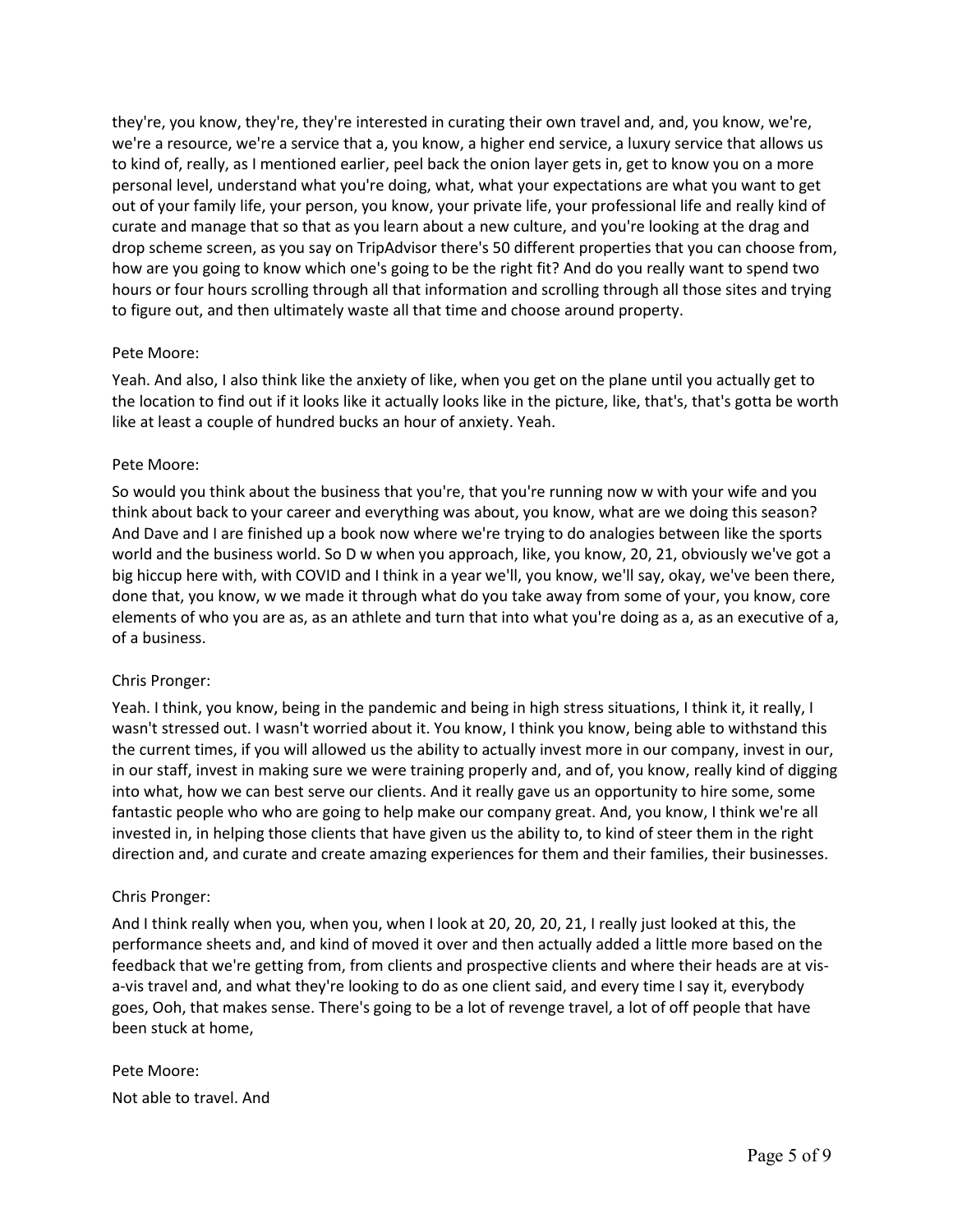## Chris Pronger:

There's a lot of dry powder at home waiting to head off into their next experience, their next travels. And, and we're here waiting for them.

## Pete Moore:

That's great. You know, when you look at the hotel properties and the resort properties around the world, or kind of in your, in your direct purview, there's definitely a push towards providing more health and fitness recovery. How important is that on the list of your athletes when they want to, you know, potentially train and how discerning is it for you and your wife to say this property, you know, might be equivalent to like this hide in this Hilton is an example, just to throw two brands out, but this one's got a 10,000 square foot health club in an exhale spa. And this one has, you know, like a Hampton Inn type of, you know, workout. And how does that rank, because I want people to understand how you think about it from the, the requirement for travel, especially to cater to this type of clientele. Yeah,

### Chris Pronger:

No, it, it's, it's very important, you know, and that's another reason how we got started and why we got started. You know, I was in the middle of my career when, when my wife and I met and I was very maniacal about my training. I was very you know, involved and focused on my career and on you know, making sure that I was as fit as I possibly could be and not leaving anything to chance in that regard as, as my, as it relates to my career. So we, she, when we first got together would always say, well, why, why aren't we traveling more? Why aren't we doing this more? I'm like, well, you know, 20, this is 20 plus years ago, really the, the beginning of the health and wellness craze and, and in the hospitality industry, there, wasn't a lot of properties that had the right gyms and the right spa amenities that, that I wanted.

## Chris Pronger:

And, and we really had to dig and source properties that either had a gym nearby that was suitable for my needs. And then the spa and, and, you know, culinary and being able to eat the right foods, you know, I trained two months and then we're going to go on a vacation and I'm not able to eat what I normally eat. I'm not able to train the way I normally train. It doesn't make sense to me that I would be doing that. So we needed to source properties. And, and that also kind of got the wheels in motion and other teammates and friends of ours were calling about, you know, setting them up at these various properties. And now when we, you know, the health and wellness craze and halo craze, if you will you look at where a lot of properties are when they're developing these resorts and building these properties, the fitness center, and the spa are no longer the seventh thing on the list of, well, let's fit it in it's, you know, a lot of them, that's the focal point of what, why they're building it, where they're building it, it's, it's in a location where they can potentially make it bigger if needed you know, over the last four or five years, who've been to a number of properties where the, the gyms have been very impressive and, and very you know, I think they see the, the fitness craze, if you will, and see where people are at with relation to going away on vacation, they work out, you know, they keep, they keep moving, they keep doing what, what they do on their everyday lives.

#### Chris Pronger:

And that's, we build that into our programming and build that into how we curate our trips based on that aspect of life and, and wanting to stay in their everyday routine, you know? Yeah. They might go lay on the beach and yeah, they might have a few cocktails at dinner, but they're going to the gym in the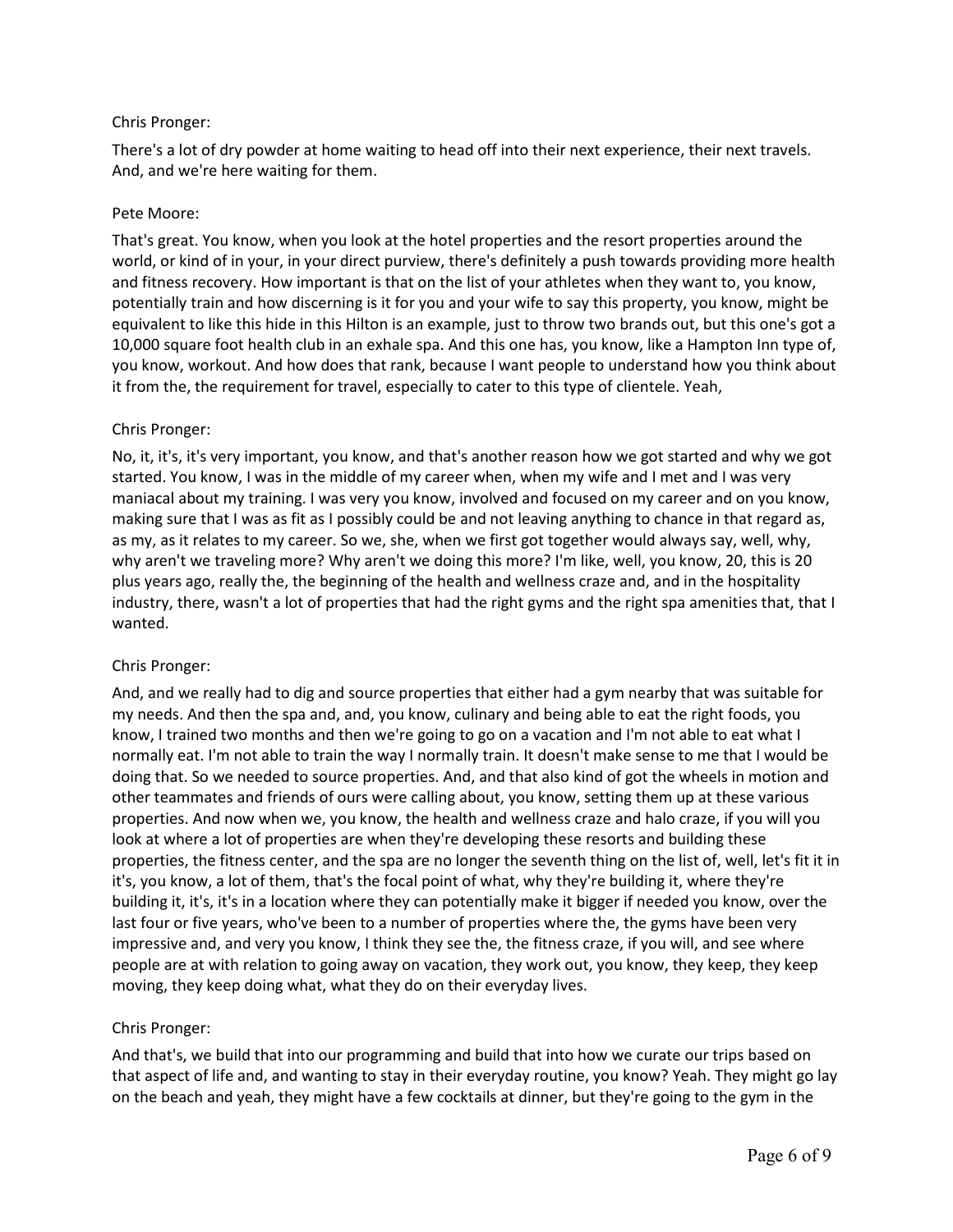morning, making sure they get their workouts in making sure that they get their system cranked back up again, so that you know, they don't skip a beat while on one of these travel experiences that we've curated.

## Pete Moore:

Yeah. And are you getting feedback directly from them, you know, down to, I don't know, it's an example, like down to the instructor or down to like, Hey, w you know, was that really a top five store gym? Is the spa really what they say it is? Or you kind of like continuously honing, like these properties are, you know, not just five star people say they're five star, but like, they're, five-story, you know, the way we look at it. Yeah.

### Chris Pronger:

You know, from a, you know, from a culinary perspective from a fitness center perspective from the spa yeah. We follow up with each and every client to make sure that they're happy B if everything went according to plan and then, you know, asking questions, detailed questions on, you know, what they liked. Was there anything that was above and beyond what you expected? Was there anything that was below expectations? And, and as we get that feedback, we were taking notes and, and kind of understanding where certain properties or at which, which parts we really like, and you can then kind of continue to steer the right clientele in that direction. And then obviously as you get good feedback on properties, you're really able to kind of figure out the right clientele to fit the right properties. And really, as we get analytics back and data back, we're able to then kind of continue to hone, hone our curated travels and make sure that people are as satisfied and pleased with their experiences as they should be.

#### Pete Moore:

If I gave you a 300 room hotel, let's say it was shuttered because of COVID and you had a blank check and someone says, Hey, [inaudible] developed this hotel to meet every one of the needs. Like what would be required in the room? Like what, you know, like I got an error filter, I got you know, water, you know, filtration with alkaline. Do I put like an infrared sauna in every room? Like, w what, what, what's some of the things that you like, look, if you want to be the best, and you want me to recommend your hotel, like, here's like some interesting things that you might not know about maybe a salt room you know, w what are some of the things that resonate with you that you would advise, like the CEO of a big hotel chain, like, look, invest here?

## Chris Pronger:

Yeah. I think if you're, if you're taking a 300 room hotel, you'd probably make a 250 and make the rooms bigger, because if you're going to incorporate let's say you have rooms and you put 50 infrared saunas in them, and then you have, you know, you, you create certain sectors of a hotel or certain room types to be XYZ. Obviously you're going to, you're going to want to build out a, a state-of-the-art fitness center. You're seeing the equinoxes of the world coming into the hotel industry you know, with, with massive gyms and things of that nature as big spas. You, you want to have, you don't want to lose the boutiqueness of the property. You don't want it to be this gargantuan facility that is catering to the masses. You know, I think, you know, if, if, if the building has 300 rooms total, you know, you're going to want to build out a couple of high-end restaurants you know, a spa, you know, maybe you cut it down to 150 rooms and make it an all suite property. And you're able to then, you know, you're obviously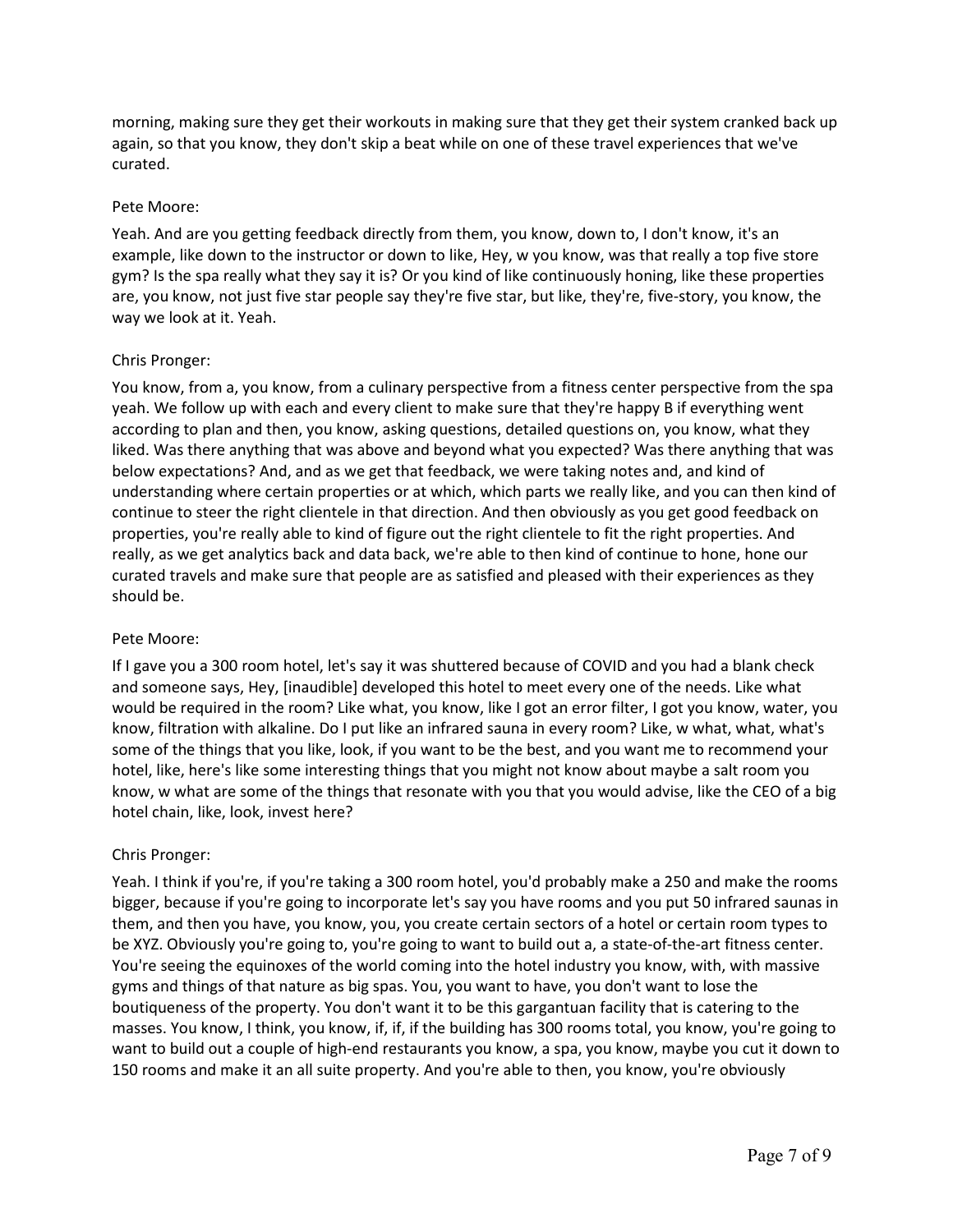charging more and you're, but, but you're getting the right clientele and you're getting the right amenities to fit that clientele.

### Pete Moore:

Great. So going up to the, the more broader issue that we're dealing with in this country and, and around the world related to obesity and diabetes and hypertension, and if you have those self, mostly self-inflicted elements you know, or underlying conditions, you're not fighting, COVID the way an athlete could fight COVID. So do you feel, are you optimistic that this, you know, kind of turns into the halo movement or the health and fitness movement is like the, you know, accelerant on that? Or do you say, you know, what people, you know, like to eat their pizza and there's more pizza commercials on than anything else during the last year? You know, how, what, what's your mindset? Are you optimistic?

### Chris Pronger:

Yeah, I, I think kind twofold. I think the country has gotten in better physical fitness as you know, created more programming. You know, I think there's a segment of the population that has gotten in much better shape, but I think there's also another segment. It's easier for a lot of people that go spend five bucks at McDonald's and eat a couple of hamburgers and a Coke than it is to spend 10 or 15 bucks on a salad with some chicken on it. And, you know, unfortunately that's you know, a product of resources and, and the ability to, to pay for certain things. And, you know, that's unfortunate, you know, and then obviously, as you said, you know, some people are unwilling to change their habits. You know, it either becomes an addiction or becomes habitual and they're not able to get out of their own way sometimes.

## Chris Pronger:

And it just, they're kind of feeding the beast and, you know, on both fronts, you don't fit fitness people and fitness buffs. They got one lifestyle and they're all in on that. And the same thing on the other side and the obesity side. So you know, I think the more you can peel away from the obesity side and they don't have to be totally all in on the fitness side, but changing certain habits, like you don't have to go to seven 11 and drink a massive, big gulp of Coke four times a day, you know, that's, you know, there's certain things that you just don't have to do.

#### Pete Moore:

Yeah. It should be, there should be restrictions on the number of pumps I was behind this woman that did not need like six pumps of sugar and like four pumps of cream. I was like, what are you? I'm like, why aren't you getting cut caffeine on top of it? I mean, I mean, why don't you go to the gas station and just like, fill it up with like leaded instead of unleaded, you know, it's like, come on. Some machine only works on certain, certain ingredients. So, so in, in closing here, you got any good quotes or lessons you live by, obviously you've had a really interesting path and a lot of success and starting up a company, you know, starting from, from ground zero, like every company you know, so how did, how do you kind of stay?

## Chris Pronger:

I think, I think my hockey career and some of the things that I learned in pressure situations, I've kind of carried over now into this business. And, and especially with the pandemic, you know, one thing that we really focus on and live by is never make any rash decisions in a time of crisis. You know, think things through, stick to the plan, be patient a lot of times, you know, it, it's, it's a process, you know, and, and